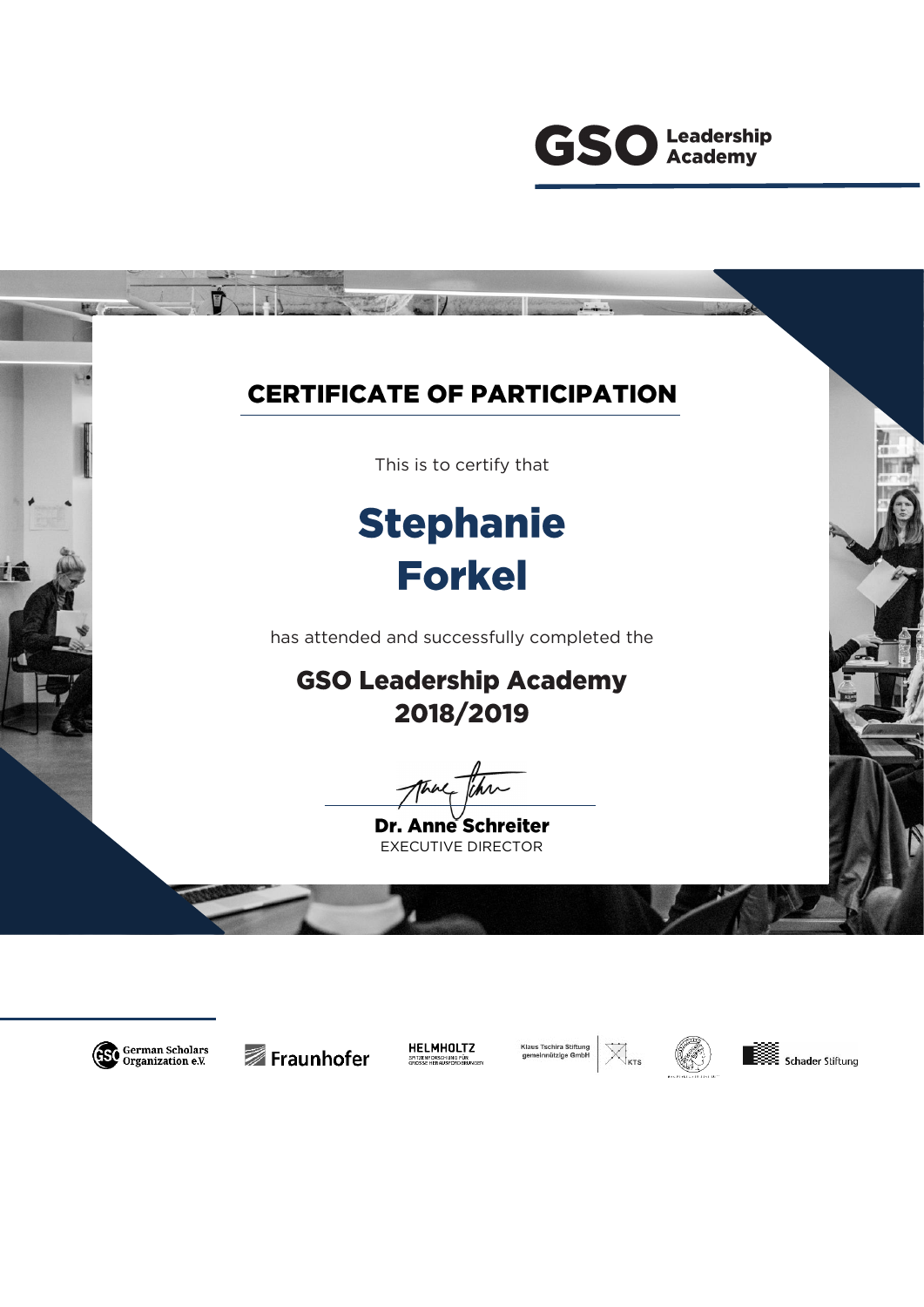We hereby confirm that **Dr. Stephanie Forkel** was selected as fellow and successfully

completed the GSO Leadership Academy program in 2018/19.

**CERTIFICATE OF PARTICIPATION** 

**LEADERSHIP ACADEMY 2018/2019**

The **GSO Leadership Academy** prepares 25 outstanding researchers for their future management responsibilities, both within as well as outside academia. The program supports the fellows to gain a better understanding of their personal approach to leadership, experience what it means to model leadership in research-related environments, and learn how they can further push their personal development.

The program is a joint project of German Scholars Organization with Klaus Tschira Foundation, Fraunhofer Society, Helmholtz Association of German Research Centres, Max Planck Society and Schader Foundation. Associated Partners are the Center for Science Management (ZWM), the Association of Technical Universities (TU9), and the German Association of University Professors and Lecturers (DHV).

**Dr. Stephanie Forkel** has successfully attended two intensive five-day training sessions, which took place from **17 th – 21st October 2018** in Boston, USA, and from **12th - 16th February 2019** in Darmstadt, Germany.

## **PROGRAM CONTENT**

- Identifying core values and leadership style
- Strategic leadership competencies
- Strategic leadership tools
- Leading teams
- Leading projects
- Employee recruiting and employee development
- Leadership feedback tools and target agreements
- Conflict management strategies
- Project and portfolio management
- Storytelling as a leadership tool
- Self-Marketing and Visibility

Berlin, 21.02.2019

Dr. Anne Schreiter Executive Director

Friedrichstraße 60 10117 Berlin Tel +49 30 2062 87 67 Fax +49 30 2062 8769 schreiter@gsonet.org www.gsonet.org



EXECUTIVE BOARD Prof. Dr. Eicke R. Weber Dr. Wolfgang Benz Peter Langer Dr. Harald Dinter